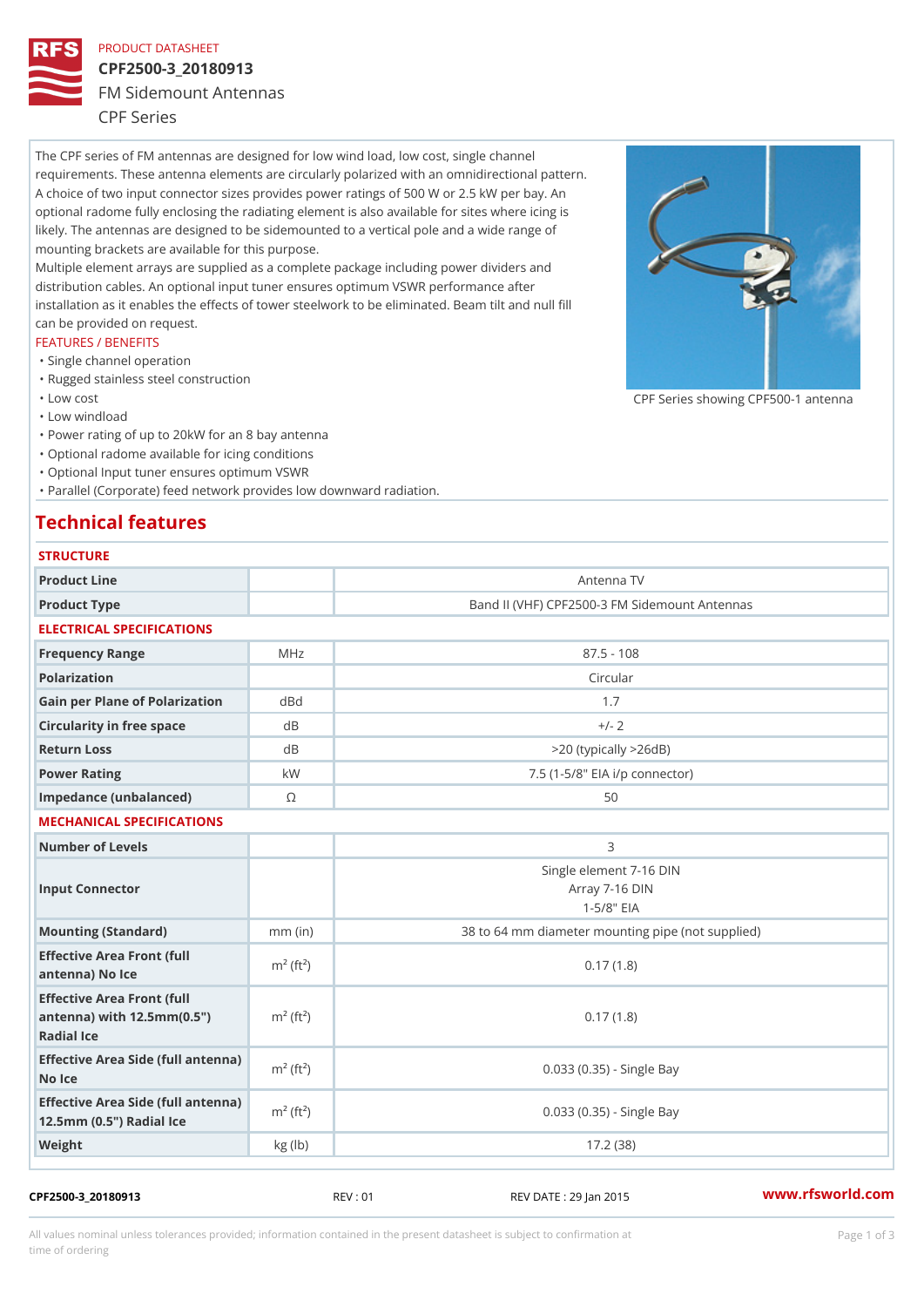## PRODUCT DATASHEET

CPF2500-3\_20180913 FM Sidemount Antennas CPF Series

| PACKAGING INFORMATION                 |                 |  |  |
|---------------------------------------|-----------------|--|--|
| Shipping Weight, Kg (lb) kg (lb)      | 17.2()          |  |  |
| MATERIAL                              |                 |  |  |
| Material                              | Stainless Steel |  |  |
| Material - Radome                     | Stainless Steel |  |  |
| Material - Insulators                 | Stainless Steel |  |  |
| Material - Support Pole /<br>Mounting | Stainless Steel |  |  |
| Material - Reflecting Screen          | Stainless Steel |  |  |

CPF2500-3\_20180913 REV : 01 REV DATE : 29 Jan 2015 [www.](https://www.rfsworld.com)rfsworld.com